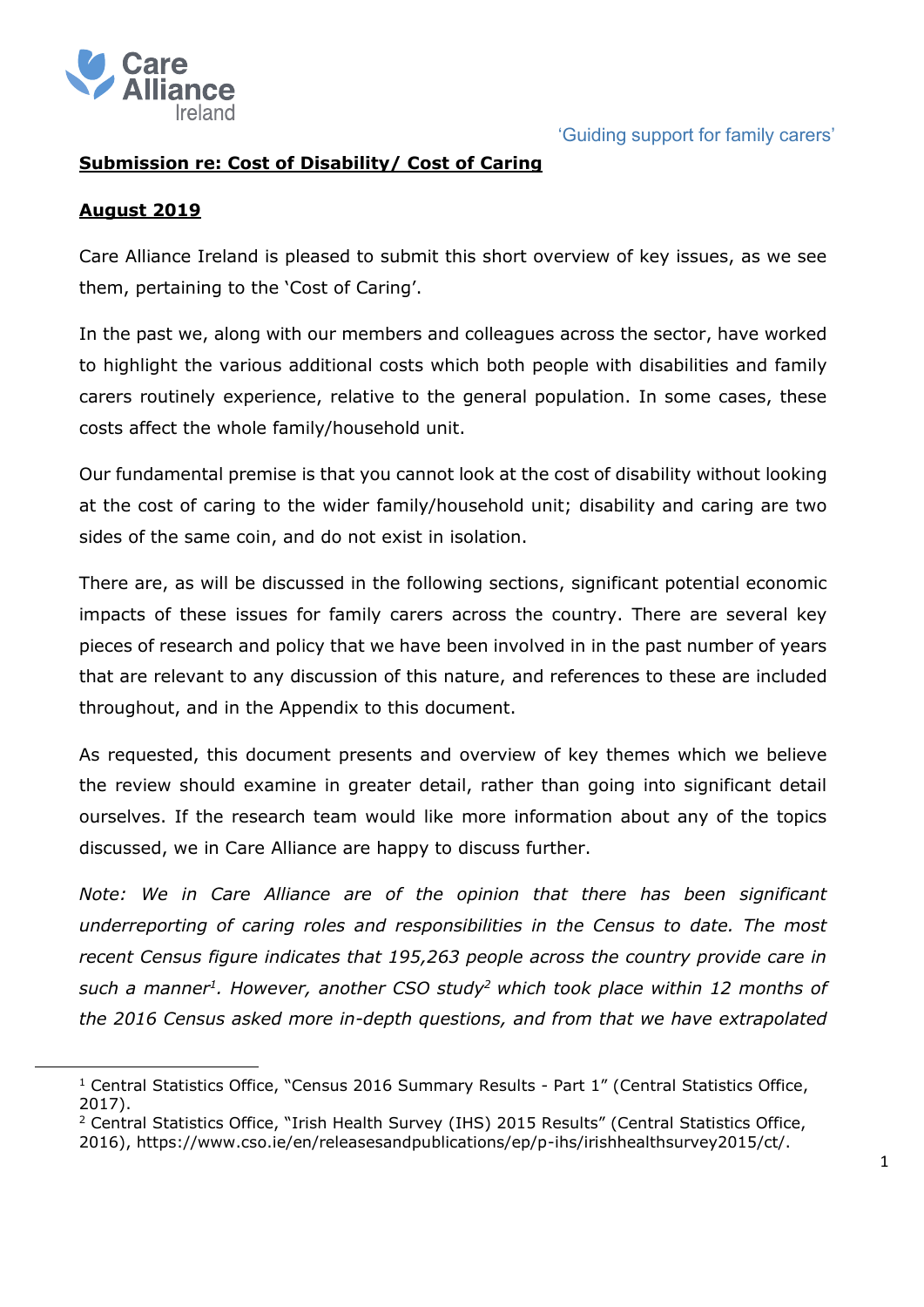

*that 1 in 10 adults are providing care to a family member or friend. This then equates to in the region of 375,000 family carers based on the latest population estimates. This figure of 10% of the adult population providing care is more in line with reported family carer prevalence in other western countries, and we are confident in its robustness.*

*Therefore, all estimations of figures in this document is based on this 10% population level of family care provision across the country.* 

## **Economic costs of caring**

Large numbers of people with disabilities rely on family members to support them to live their lives to their full, generally at home<sup>3</sup>. The opportunity cost of caring for family carers, detailed below, is a significant issue that warrants analysis within this report. It is important to note that there are a number of studies from the past decade which continually indicate that family carers across Ireland and internationally list economic concerns as a key worry they experience on a regular basis. For example, a recent report published by Family Carers Ireland, UCD and the Irish College of Psychiatrists<sup>4</sup> found that 75% of family carers worry about money – a significant increase from 49% in a similar study carried out a decade previously. In the UK, almost 40% of family carers say they are 'struggling to make ends meet'. The same study indicates that those caring for longer periods experience increased financial worries<sup>5</sup> – which may be due to the extra costs of providing care necessitating use of savings over a prolonged period, and more intensive care as people age. There are examples within these reports of carers using their savings, pension funds and even selling their homes in order to continue to provide care for loved ones. Issues such as this must be included in any analysis, in particular from an Irish perspective.

<sup>&</sup>lt;sup>3</sup> Sarah Hourigan, Sarah Fanagan, and Caraiosa Kelly, "Annual Report of the National Intellectual Disability Database Committee 2017," HRB Statistics Series (Dublin: Health Research Board, 2018); Anne Doyle and Anne Marie Carew, "Annual Report of the National Physical and Sensory Disability Database Committee 2017," HRB Statistics Series (Dublin: Health Research Board, 2018). <sup>4</sup> Family Carers Ireland, College of Psychiatrists of Ireland, and UCD, "Paying the Price: The Physical, Mental and Psychological Impact of Caring" (Family Carers Ireland, 2019).

<sup>&</sup>lt;sup>5</sup> Carers UK, "State of Caring - A Snapshot of Unpaid Care in the UK (2019)" (Carers UK, 2019).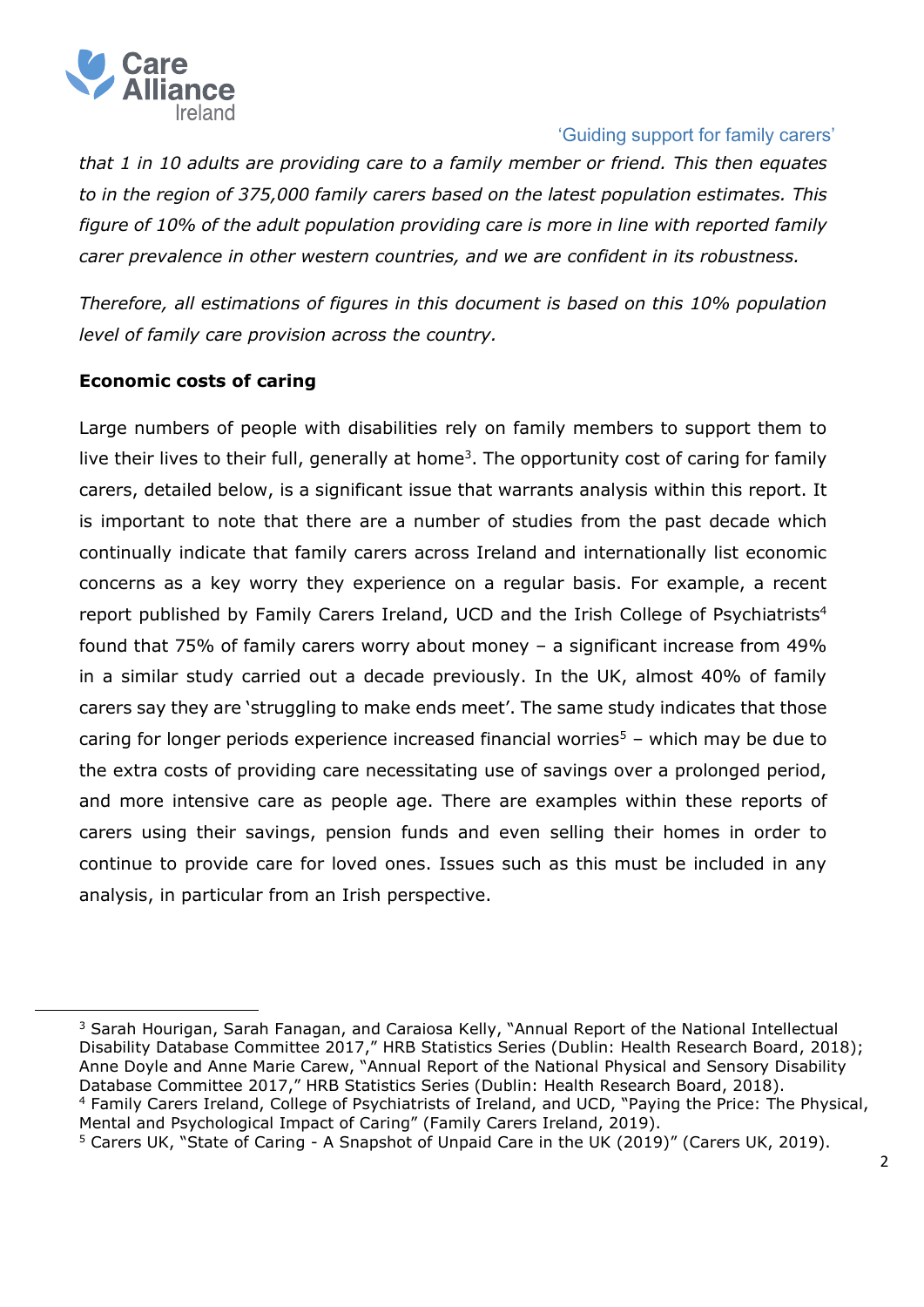

### Replacement cost of caring per hour

There are up to 375,000 individuals across Ireland providing care to a person with a disability, mental health concern, chronic illness or age-related concerns. All of these can be viewed as 'disabling conditions', which can require care and support in different intensities and in differing forms. Some, such as certain mental health and chronic pain conditions, can also be 'cyclical' in nature, requiring period of intense caring, followed by periods where this is unnecessary.

For some, they will provide round the clock, heavy medical care, and for others it will entail significant support with the various Activities of Daily Living (ADL's) such as washing, cooking, cleaning, socialising, etc. Estimates for how much it would cost to pay family carers in line with home care workers for the work they do are different depending on how they are calculated. However most recent estimates from our colleagues in Family Carers Ireland place this value at approximately €10bn. They have come to this estimate by taking the hours of care provided according to CSO figures and multiplying that by a modest hourly rate<sup>6</sup>. If the Exchequer was required to pay care workers to undertake all the hours of care which family carers report undertaking, therefore, this would be the approximate cost. However, we believe that more thorough research with data from varied sources would be beneficial to the sector to add clarity and granularity to our understanding of the replacement costs of family care, and to collate the work being done to calculate this cost from the perspective of those caring for individuals with different conditions both nationally and internationally<sup>7</sup>.

#### Additional costs borne by family carers

We in Care Alliance believe that there are significant economic costs for family carers which may or may not be captured if looking purely at the costs of disability.

<sup>6</sup> Family Carers Ireland, "Family Carers Ireland Pre-Budget Submission - Budget 2018" (Family Carers Ireland, 2017).

<sup>&</sup>lt;sup>7</sup> See Appendix for some international studies which may be of interest in this regard.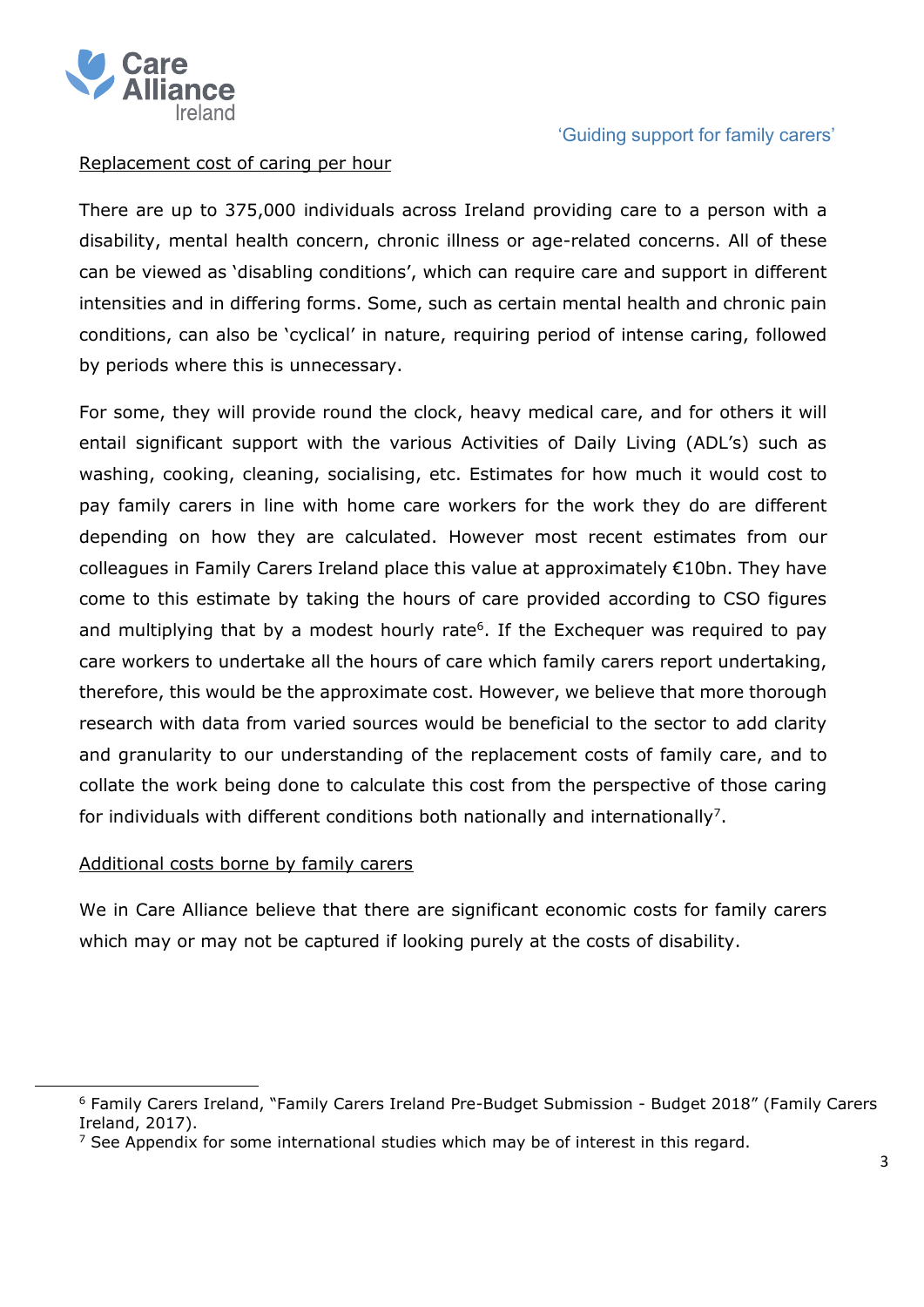

### *Utilities and travel costs*

The occurrence of disability often coincides with increased levels of medical need – in particular when including chronic pain, illness and ageing concerns within a definition of disability. As such, family members and carers are often in the position of needing to travel with the person they care for to medical appointments etc. For example, a recent paper published by Care Alliance indicates that rural locations - along the western seaboard in particular - has the highest concentration per head of population of family carers in Ireland, along with the longest travel times to hospitals, GP's and pharmacies. For family carers in those regions, travel costs will be significantly higher than in the rest of the country due to the increased need for them to accompany many of their cared-for persons to appointments etc. which in turn increases travel costs and car upkeep etc. The cost of this for families is significant, in particular in light of the refusal of the Dept. of Health to fulfil their commitment to introduce the Transport Support Scheme announced in 2014 as a replacement for the Mobility Allowance and Motorised Transport Grant.

Similarly, increased costs from home adaptation, in particular for those ineligible to avail of adaption grants etc must also be examined. It is likely the brunt of these costs are borne by the family of the person with a disability, as many of those who are in need of such adaptation are less likely to be in paid employment, given the low level of employment opportunities for people with disabilities (c. 70% of people with disabilities are not in paid employment<sup>8</sup>). Increased utility bills such as heat and refuse costs associated with disability (for example increased heating due to limited mobility), incontinence issues (refuse, laundry), and increased electricity usage due to the running of essential medical equipment are also issues that should be included in the analysis.

## *Lost earnings of carers on individuals/families*

It is difficult to know how many family carers are juggling work and care responsibilities, however recent work from Family Carers Ireland<sup>9</sup> suggests that just over one-fifth of

<sup>8</sup> See https://www.cso.ie/en/releasesandpublications/ep/p-wbn/thewellbeingofthenation2017/wk/

<sup>9</sup> Family Carers Ireland, College of Psychiatrists of Ireland, and UCD, "Paying the Price: The Physical, Mental and Psychological Impact of Caring."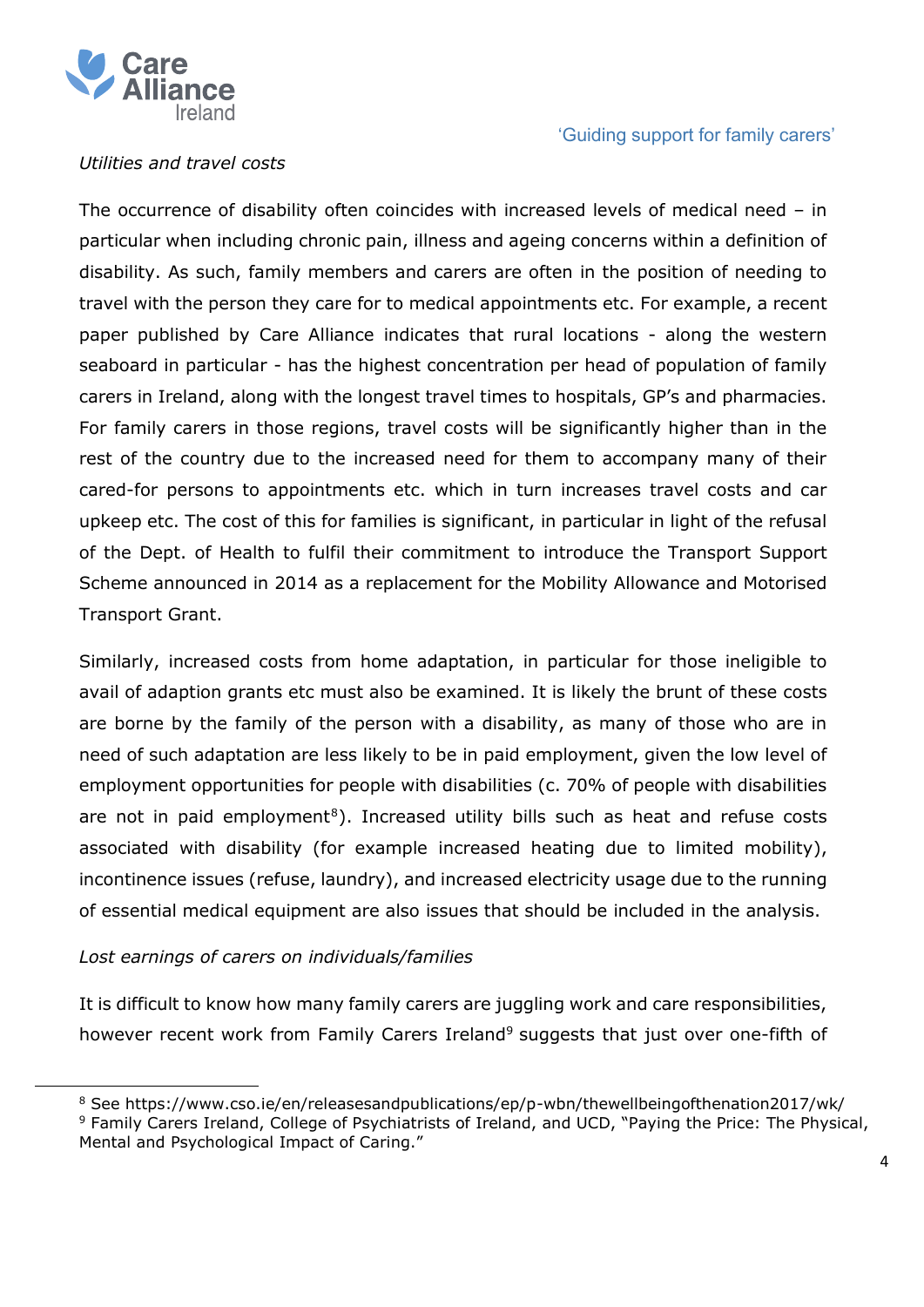

family carers are in paid employment – with the majority of those working (70%) doing so on a part-time basis. This stands in stark contrast to the proportion of the general employed population, for whom part-time work rate is just over  $20\%$ <sup>10</sup>. Clearly, therefore, the impact of family care on accessing paid employment is significant. In turn, this will impact the ability of former family carers to access employment at a level they previously enjoyed when and if they can return to the workplace fulltime. This opportunity cost impacts their ability to return to their previous income levels and also impacts their future pension provisions. In the long-term, this then impacts the level of support they may or may not need from the state as they age.

We suggest that any examination of this issue also be approached from an opportunity cost perspective. This measures the value in alternative use of time spent caring which is typically valued by productivity losses (or value of leisure time) associated with caring. This is based on the assumption that time spent providing informal care could be alternatively used within the paid workforce or in leisure activities. The value of informal care using the opportunity cost method can be represented as *ti × wi*, where *ti* is the time provided by individual 'i' on providing care, and *wi* is the net market wage rate of individual 'i'<sup>11</sup>.

We recommend that researchers and analysts involved in this examination of the costs of disability and caring read our Pre-Budget Statements from recent years, which will also indicate levels of economic pressure and our previously proposed suggestions of actions to take to lessen the negative impacts for family carers. They are all available on our website [\(http://www.carealliance.ie/publications\\_submissions\)](http://www.carealliance.ie/publications_submissions).

## *Impact of loss of earnings on GDP/private business*

Family caring responsibilities account for many employees' exit from the workforce – Employers For Carers (UK) has found this to be the reason for leaving work for a surprising number of employees, in particular men in skilled positions<sup>12</sup>. This, in turn

<sup>&</sup>lt;sup>10</sup> OECD, "Part-Time Employment Rate," 2019, https://data.oecd.org/emp/part-time-employmentrate.htm.

 $11$  Care Alliance Ireland, "Family Caring in Ireland," 2015.

<sup>&</sup>lt;sup>12</sup> Family Carers Ireland, "Briefing Paper: Balancing Work and Care: International Challenges and Irish Perspectives" (Family Carers Ireland, 2017).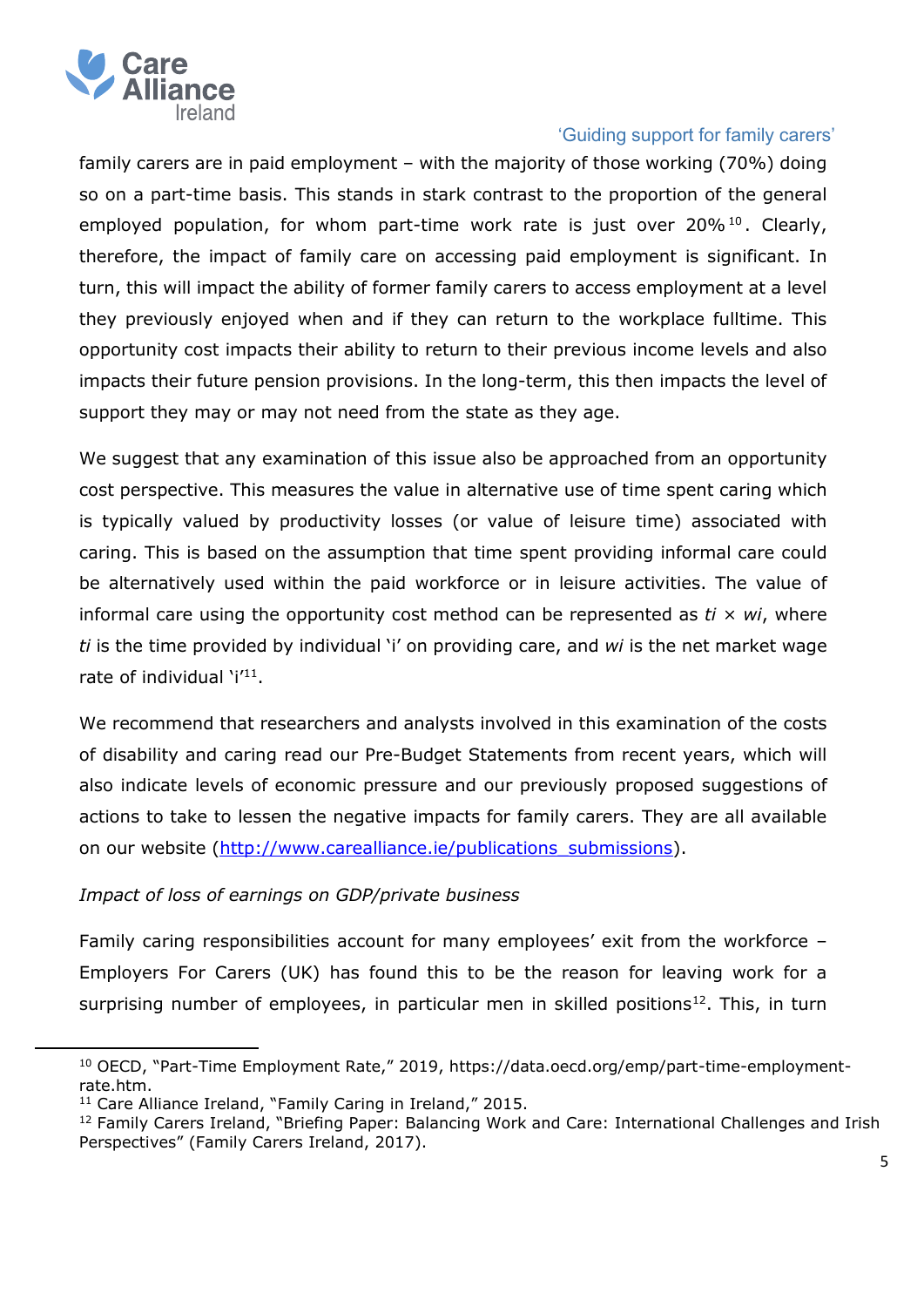

creates additional costs on private and public sector business needing to recruit and train replacement workers. This point ties in somewhat to the opportunity cost of caring outlined in the previous section. It would be worthwhile discussing the impact of family caring within the workforce/education and training with employers and educators to examine the issue in more detail, and in an Irish context.

### **Social and health costs of caring**

Whilst we appreciate that the main focus of this research is based upon the economic impact of caring, we do believe that the social and health impacts of caring will certainly have an impact on the economic situation of family carers. For example, many family carers are unable to prioritise their own health due to time or indeed economic constraints. This will have a long-term effect on the health system as these carers themselves age and develop disabilities and health conditions such as heart problems, back and joint pain etc., in part because of their caring responsibilities<sup>13</sup>. Up to 75% of family carers in Ireland report being concerned about the own health and wellbeing, and what would happen to the person they care for if they were unable to continue to provide care<sup>14</sup>.

<sup>&</sup>lt;sup>13</sup> Social Policy Research Unit, York, Carers UK, and Carers Scotland, "Hearts & Minds: The Health Effects of Caring" (Carers UK, 2004), https://www.york.ac.uk/inst/spru/pubs/pdf/Hearts&Minds.pdf. <sup>14</sup> Family Carers Ireland, College of Psychiatrists of Ireland, and UCD, "Paying the Price: The Physical, Mental and Psychological Impact of Caring."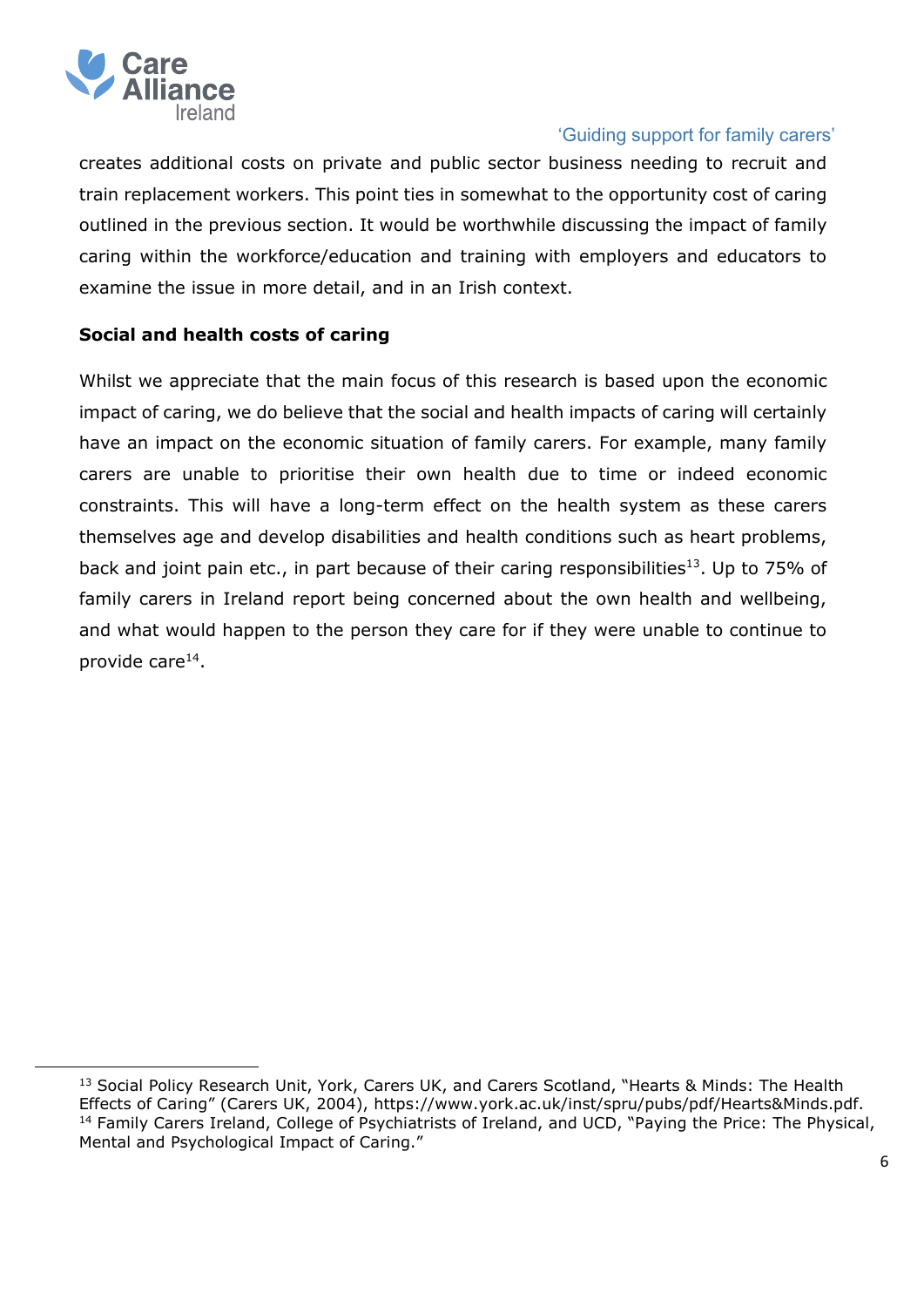

# **Appendix of useful resources**

**Care Alliance Ireland.** "Family Caring in Ireland," 2015.

**Carers UK.** "State of Caring - A Snapshot of Unpaid Care in the UK (2019)." Carers UK, 2019.

**Central Statistics Office.** "Census 2016 Summary Results - Part 1." Central Statistics Office, 2017.

**Central Statistics Office.** "Irish Health Survey (IHS) 2015 Results." Central Statistics Office, 2016. https://www.cso.ie/en/releasesandpublications/ep/pihs/irishhealthsurvey2015/ct/.

**Doyle, Anne, and Anne Marie Carew.** "Annual Report of the National Physical and Sensory Disability Database Committee 2017." HRB Statistics Series. Dublin: Health Research Board, 2018.

**Family Carers Ireland.** "Briefing Paper: Balancing Work and Care: International Challenges and Irish Perspectives." Family Carers Ireland, 2017.

**Family Carers Ireland.** "Family Carers Ireland Pre-Budget Submission - Budget 2018." Family Carers Ireland, 2017.

**Family Carers Ireland, College of Psychiatrists of Ireland, and UCD.** "Paying the Price: The Physical, Mental and Psychological Impact of Caring." Family Carers Ireland, 2019.

**Hourigan, Sarah, Sarah Fanagan, and Caraiosa Kelly.** "Annual Report of the National Intellectual Disability Database Committee 2017." HRB Statistics Series. Dublin: Health Research Board, 2018.

**Jutkowitz, E., Kane, R., Gaugler, J., MacLehose, R., Dowd, B., & Kuntz, K.** *Societal and Family Lifetime Cost Of Dementia: Implications For Policy.* Journal of the American Geriatric Society, 2017.